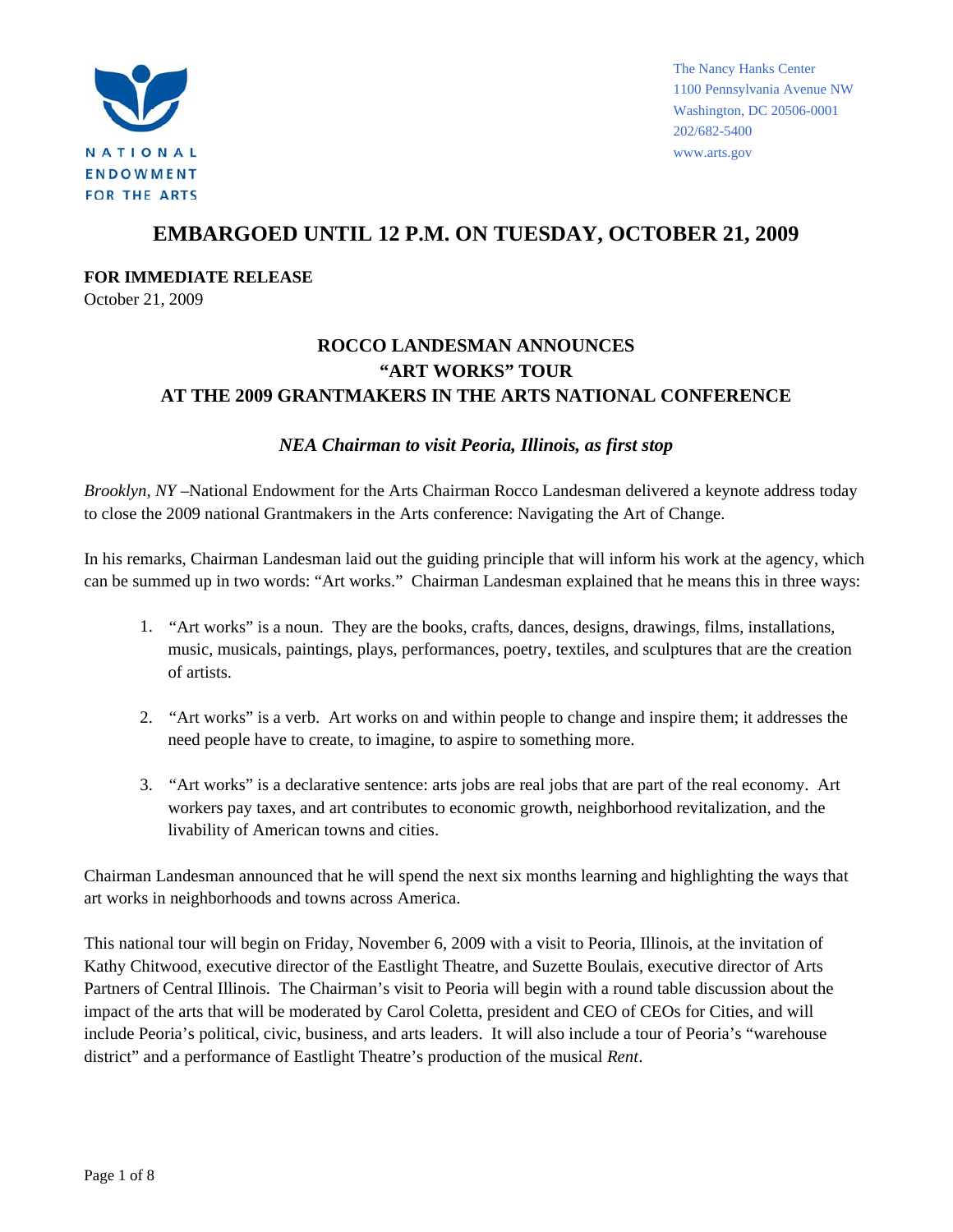The "Art Works" tour will continue on to St. Louis, Missouri, the week of November 23, 2009; to Memphis and Nashville, Tennessee, the week of November 30, 2009; and to other states, including California, Idaho, Kentucky, and Washington over the next months.

To help inform this tour, the NEA is hosting a blog at [www.arts.gov](http://www.arts.gov/) where Americans can post examples and stories of how art works in their own communities. Chairman Landesman will also post dispatches from the "Art Works" tour on the website, beginning after his visit to Peoria on November 6.

"In the coming months, I look forward to seeing downtown sculpture gardens, art walks along waterfronts, public performances and exhibitions, adaptive reuse of abandoned buildings, and subsidized work spaces for artists," said Chairman Landesman. "Despite the economic realities we are all confronting, art continues to work."

**MEDIA CONTACT:** Victoria Hutter: [hutterv@arts.gov](mailto:hutterv@arts.gov) / (202) 682-5570 / (202) 309-0100 mobile

*Remarks as prepared are below; please check against delivery.* 

# **NEA Chairman Rocco Landesman Keynote Address to 2009 Grantmakers in the Arts conference October 21, 2009**

Hi. It's good to be back in Brooklyn, where I lived happily for 18 years. If you can linger here for a little while, get to Coney Island, a colorful corner of a vanishing America – which has thankfully been marked for preservation by Amanda Burden and her enlightened colleagues in the New York City government. And you should also get to Peter Lugers for what is without any doubt the best steak known to man.

My wife Debby can't be here today, she's at the Salzburg Seminar, but I wish she could be. Her career has been in philanthropy and the very last thing she ever expected of me is that I would become a "grantmaker in the arts." Needless to say, I never expected it either. However, Debby is, in a way, represented here by another grantmaker, the legendary Joan Shigekawa, whom I found through Debby's network and whom I selfishly seduced from the Rockefeller Foundation to join me at the NEA. So far, it's the best move I've made.

Our conference title, "Navigating the Art of Change" refers, with some subtlety, to our present circumstances, and since I'm always reading about how blunt I am, I will go along and translate that as "The news is bad." You don't need to hear from me the litany about exactly how bad the news is, you live with it every day. Your endowments are devastated; your presidents and boards are steering money away from the arts; corporations, in the interest of better optics, are having to take their names off arts contributions already committed, well, this is starting to sound like a litany.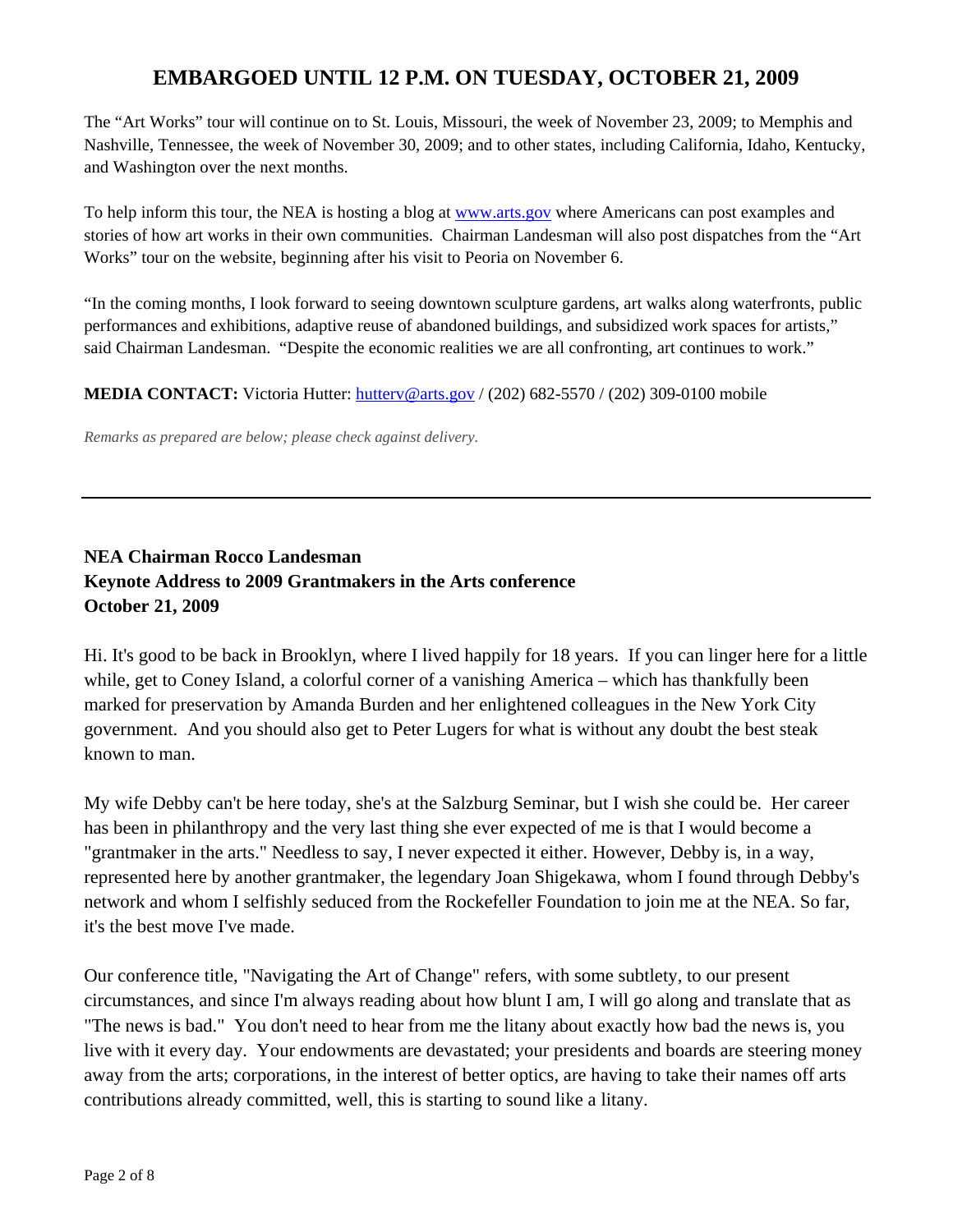The rational and perfectly appropriate response to bad news is discouragement. And believe me, I can empathize. I too, have found much to be discouraged about.

I've been at the NEA 8 weeks and already I have my own litany: the NEA is funding porn in California, the agency has become a propagandist for the Obama Administration programs, and to truly add insult to injury, we've been told, vis-à-vis our share of the stimulus money, that we in the arts don't even work.

One congressman summed up this view perfectly when he stated, "How can we spend 50 million dollars on the National Endowment for the Arts when we could spend that money creating real jobs like building roads?" I should pause here to note that that \$50 million is one six-thousandth of one percent of the money in the stimulus bill. But more importantly, if you are, say, a musician who through long study and practice and talent has risen to play first violin in a symphony orchestra, please understand that although you have two kids to put through college, you don't have a real job. Discouraging? Just a little.

But here's the thing. The rational and appropriate response is the wrong one. The right response is the irrational and inappropriate one: Optimism. I will elaborate.

My first interview in the White House for the job of Chairman of the NEA was with Valerie Jarrett. I did a rather odd thing. I brought to the interview a prop (I'm a theater guy), which I placed down on the table in front of me. It was a book written 3 decades ago by a zoologist, Lionel Tiger. The title was: "Optimism. The Biology of Hope." This book made what now seems to me to be an obvious point: that optimism is a core survival mechanism of the species. It may be unrealistic, misguided, maybe even irrational, but vital. It is hardwired into our DNA. Every day we make decisions because we assume- often foolishly and mistakenly-- a positive outcome. We get married, have children, buy stocks, bet on horses, change jobs, you name it.

I'm a theatrical producer. Fewer than 20% of the shows that open on Broadway earn back their investment, it is an absolutely terrible business and the people who invest in it know that. So why do they do it? Because they're optimistic.

Which brings me to President Obama, our Optimist in Chief. He is a writer, an artist but we'll come to that later. His second book had a title that would resonate with Lionel Tiger: "The Audacity of Hope". This is much more than a felicitous phrase that he found in a sermon: it is the manifesto of this presidency and will lay the groundwork for the most arts-supportive administration since Roosevelt.

Again, optimism presumes positive outcomes, the exigencies of the real world notwithstanding. The Obama campaign, and now the Obama presidency, has always been about aspiration: the idea that our current reality, our circumstances, if you will, need not determine our future.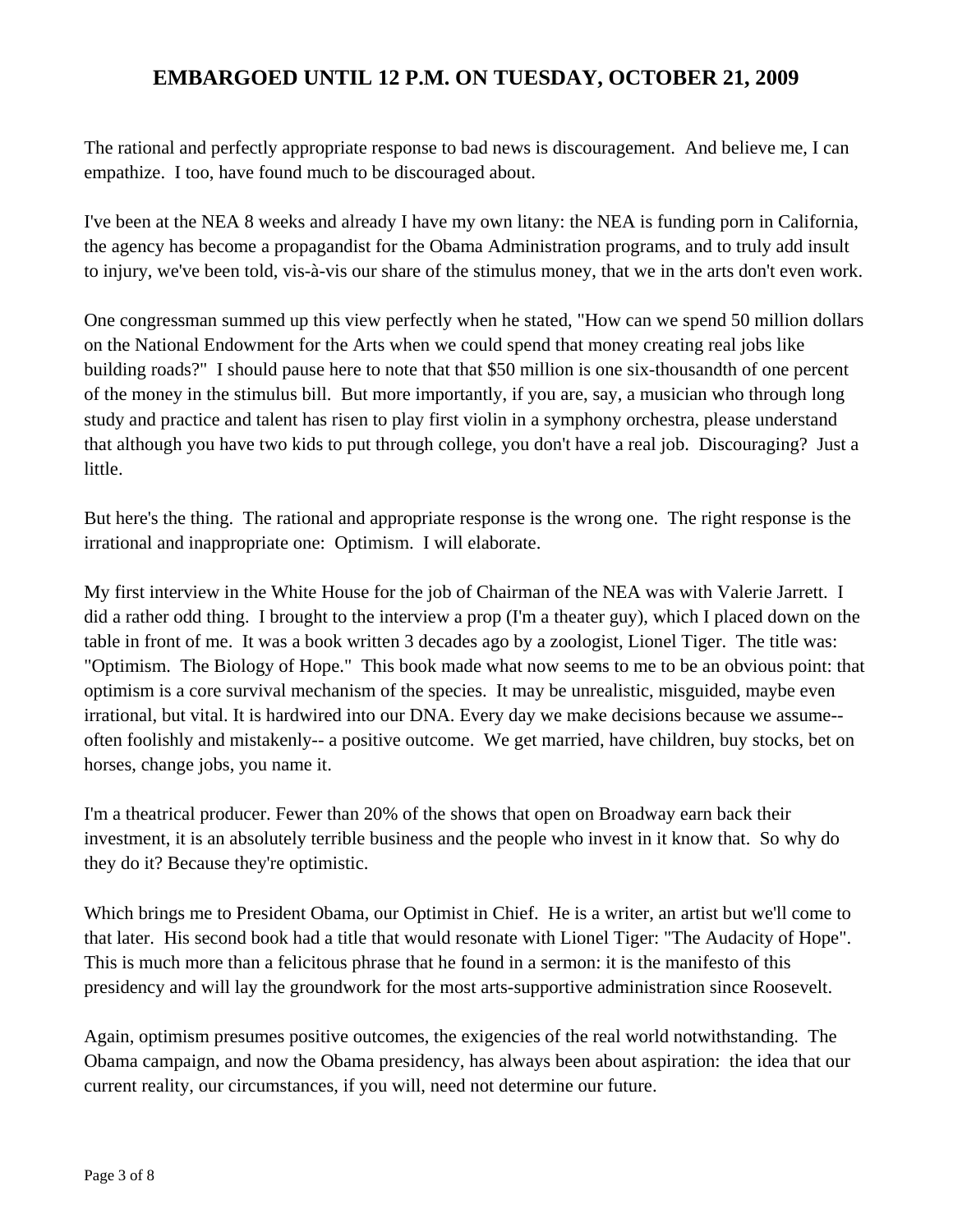This aspiration takes different forms: people will aspire to racial equality or economic security or educational opportunity, or more crassly, to be rich or famous or revered. We dream, we want to do better, to be better. And the most compelling expression of our desire to reach beyond the quotidian is art: the impulse to imagine, to create, to express.

Art is the most optimistic of activities: the ballerina standing en pointe or being thrown high into the air, lovers breaking into song in musicals, painters through history rendering success in war and hunting, or religious imagery or the exuberant discovery of new forms and shapes, the thrilling, spontaneous riff of a jazz saxophonist, the emotional release of comedy, even tragedy in the Aristotelian sense of catharsis and lessons learned.

Optimistic all, a deliverance from necessity and limits and everyday determinism. There is grandeur in art, there is boldness, there is even, to use a loaded word, the possibility of change, and we mortals need that.

Michelle Obama, a passionate advocate for the arts, said in Pittsburg at the G 20 Summit: "We believe strongly that the arts aren't somehow an "extra" part of our national life, but instead we feel that the arts are at the heart of our national life." How true, yet in a sense the arts are an "extra", not in the sense meant by our congressional critics, but the extra in extraordinary, a necessity if our lives are to be "more than ordinary."

OK, I'm sure that by now you are all wildly optimistic. Well, maybe not all of you. There might be a couple of you, way in the back, that are saying to yourselves, "That's all very sweet, very arty, but what does it have to do with the budget of the NEA?"

My answer is pretty simple. There is a new president and a new NEA. The president first. This is the first president that actually writes his own books since Teddy Roosevelt and arguably the first to write them really well since Lincoln. If you accept the premise, and I do, that the United States is the most powerful country in the world, then Barack Obama is the most powerful writer since Julius Caesar. That has to be good for American artists.

Candidate Obama was the first in my memory to establish an arts advisory committee and the first to propose an arts policy. President Obama followed that up by making a surprising, out-of-left field choice to head the NEA, a signal I certainly took to mean he wasn't interested in business-as-usual for the arts. Not long ago he even referenced the NEA when talking about the budget deficit issue. He said, in a speech at Georgetown University: "Let's not kid ourselves and suggest that we can solve this problem by... cutting the budget for the National Endowment for the Arts."

And if I have anything to say about it, there is a new NEA. I actually think I'm coming into a better situation than my predecessors did because of the heavy lifting that they've already done.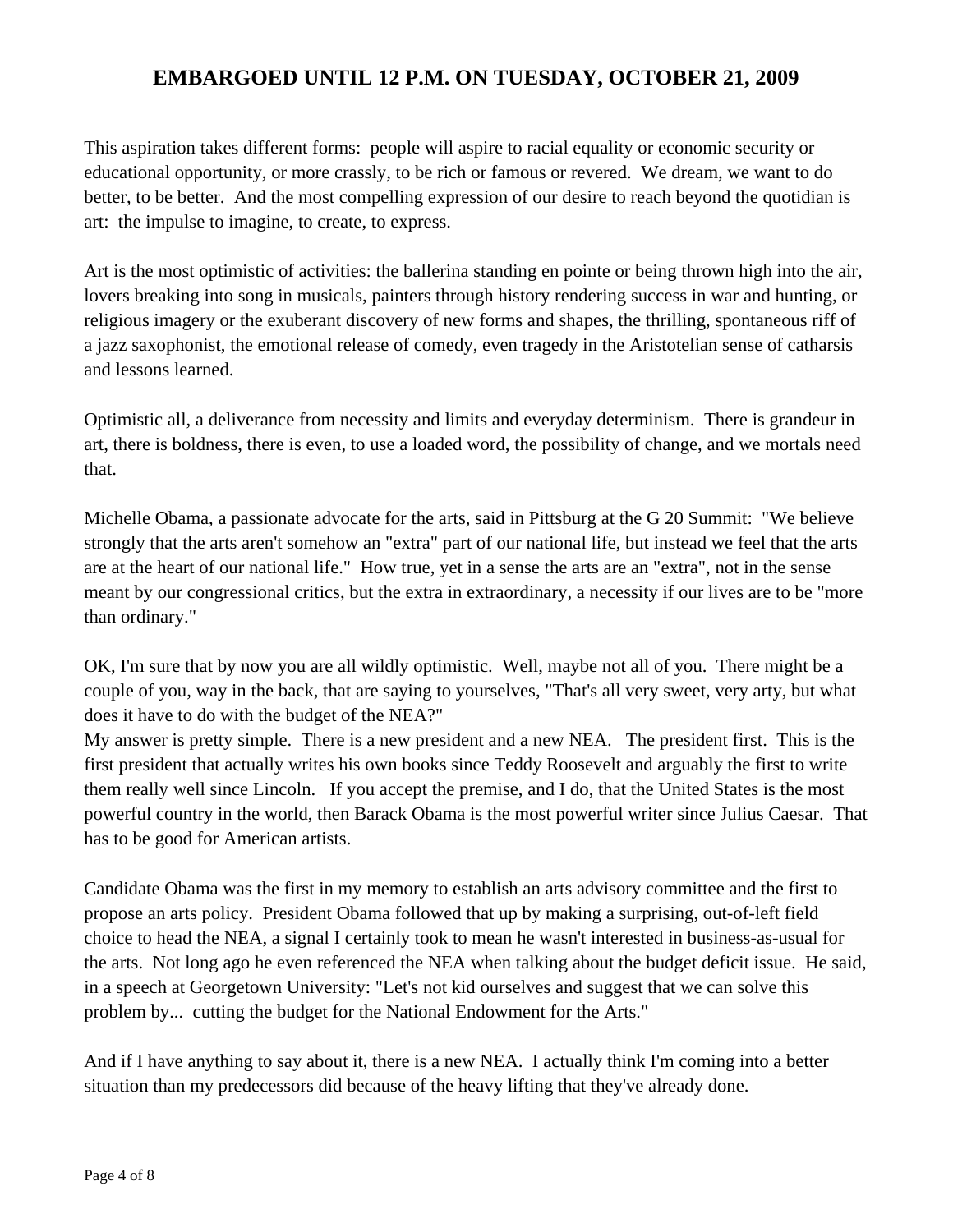Bill Ivey and Dana Gioia worked tirelessly to build strong relationships on Capitol Hill and to reestablish the NEA as a respected, bipartisan agency with a presence in every state and most Congressional districts. The perception of an NEA Chair cozying up to a select few of the high arts impresarios at galas in New York and Los Angeles is long gone.

The NEA has never been more ubiquitous or more dedicated to the accessibility of the arts for all Americans. But for reasons we all know well, their work, or much of it anyway, was reconstructive. The best policy was "keep your head down, and build your credibility good grant by good grant."

If there was an unofficial press strategy, it was "no news is good news." Heaven knows where we'd be today if not for them. But it's time now to move the ball down the field (yes, I'm a sucker for any sports metaphor) and it's difficult to do that if you're always looking over your shoulder to see who might be about to tackle you.

My colleagues in Washington cringe when I use words like "pathetic" and "invisible" and "embarrassing" to describe the NEA budget, so let's just say that the funds we have to work with are "not that large." England is the European country that is the worst public supporter of the arts. Their budget? \$900 million. That would translate with our population to an NEA budget of \$4.6 billion. That's not going to happen here in my great grand-kids lifetimes. But there are some significant things we can do with even modest amounts of new funding.

So I'm here to tell you today that we have a plan. But since this is America, before you have a plan, you have to have a motto. And it's not "no news is good news" or the recent "A great nation deserves great art."

It's a simple, two-word declaration: "Art works."

I hope you'll soon start seeing that logo everywhere. Why "art works?" The fact is that those two words sum up everything we are, or are going to be about, at the NEA. "Art works" is a triple entendre. Of course, "art works" is a noun, which encompasses the very stuff of what we do, the achievements of artists. Great "art works" is the objective of every grant we make.

Secondly, "art works" is a sentence that describes the very activity that I mentioned earlier: art works on and within people to change – that word again – and inspire them, it addresses the need we all have to create, to imagine, to aspire to something more, to become, if only for a few moments, more than we've been. It is the most hopeful of human activities. And one of the most essential.

And finally, and maybe most importantly, art works because arts jobs are real jobs. The 5.7 million people who have full-time arts-related jobs in this country are a part of the real economy. They pay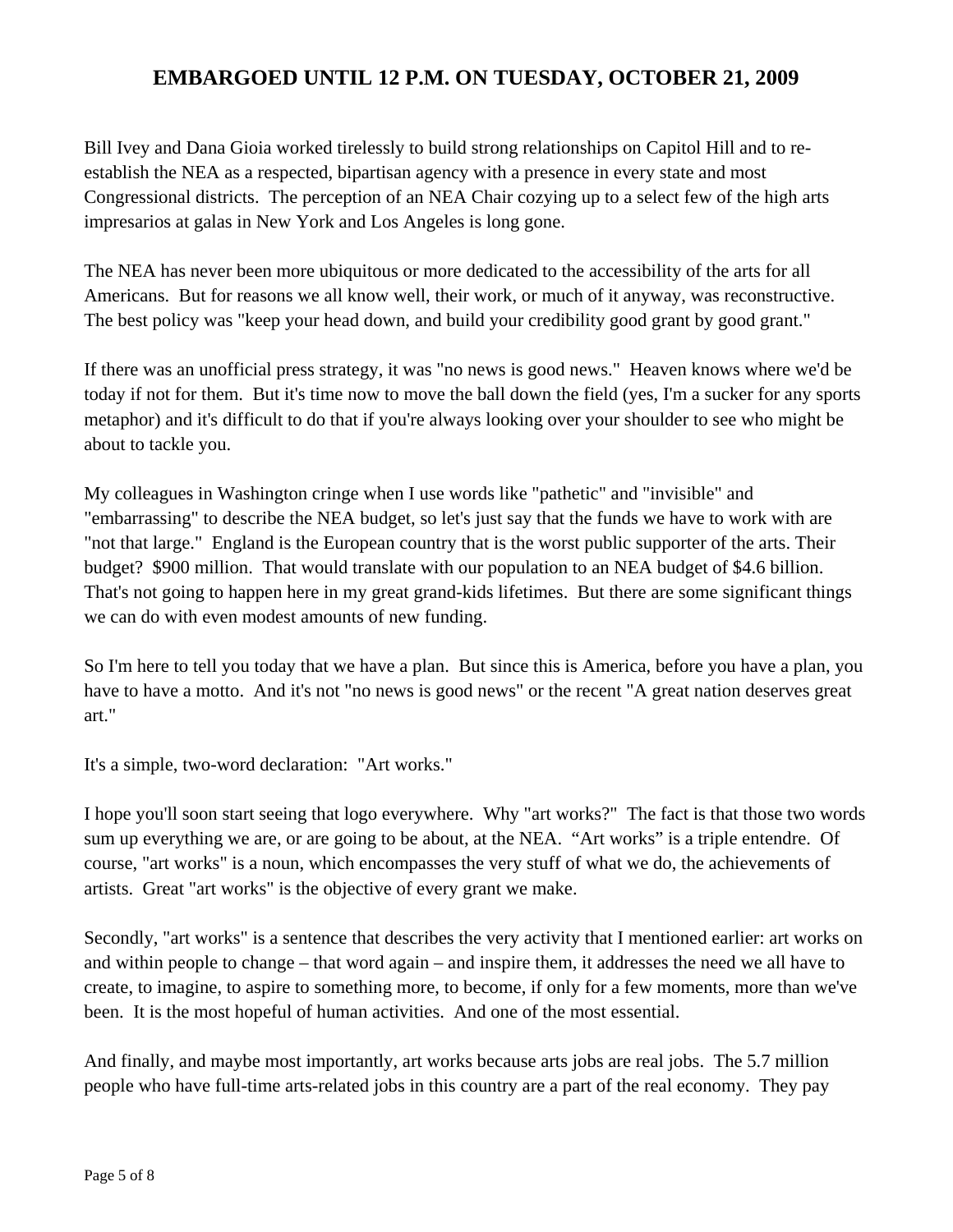taxes and spend money. Obviously. But we're going to be making a point beyond that. Any discussion of policy for coming out of this recession, any plan that addresses economic growth and urban and neighborhood revitalization has to include the arts. We know, and we can prove, that when you bring art and artists into the center of town, that town changes.

We are in Brooklyn, where right down the street, the Brooklyn Academy of Music has been the catalyst for the transformation of a neighborhood. In a couple of hours I will be at PS 109 in East Harlem, where a former public school in a neighborhood no one wanted to go near, is being made into an art gallery and performance space and what happened? The property values in the surrounding blocks tripled and the tax base increased.

Chattanooga, Tennessee, has been transformed by its arts district. In my home town, St. Louis, Citigarden a public sculpture park, has provided a reason for people to linger downtown rather than just get in their cars after a Cardinals game and drive back to the suburbs.

And Chicago, Illinois? Don't even get me started. Mayor Daley should be the number one hero to everyone in this country who cares about art because he was a visionary in this field before it was a field.

His work, I should add, began in 1989, 13 years before New York City's great arts advocate, Mayor Bloomberg, was even elected. Daley spent public money to restore the old vaudeville houses in Chicago and created a bustling, downtown theater district, he built Millennium Park, with its dynamic arts installations, and connected it to the Art Institute of Chicago and now both are powerful attractions for Chicagoans and tourists. It sometimes seems like he has created an arts festival for every neighborhood in the city.

Mayor Daley may love art, but he's a tough guy, and don't think he's not focused every day on the ledger of the city's economy. Create an arts scene downtown, and small towns have downtowns too, and you change the place. Artists are great place-makers, they are entrepreneurs, and they should be the centerpiece of every town's strategy for the future. We know now that businesses follows labor, not the other way around.

Strong footnoting to Richard Florida here.

Companies seek a highly skilled workforce and that workforce seeks places with a high quality of life. And at the top of the "quality of life" criteria are education and culture. Business follows people and people follow other people. To twist the great line from "Field of Dreams" (here I am with sports metaphors again), "If you come, they will build it."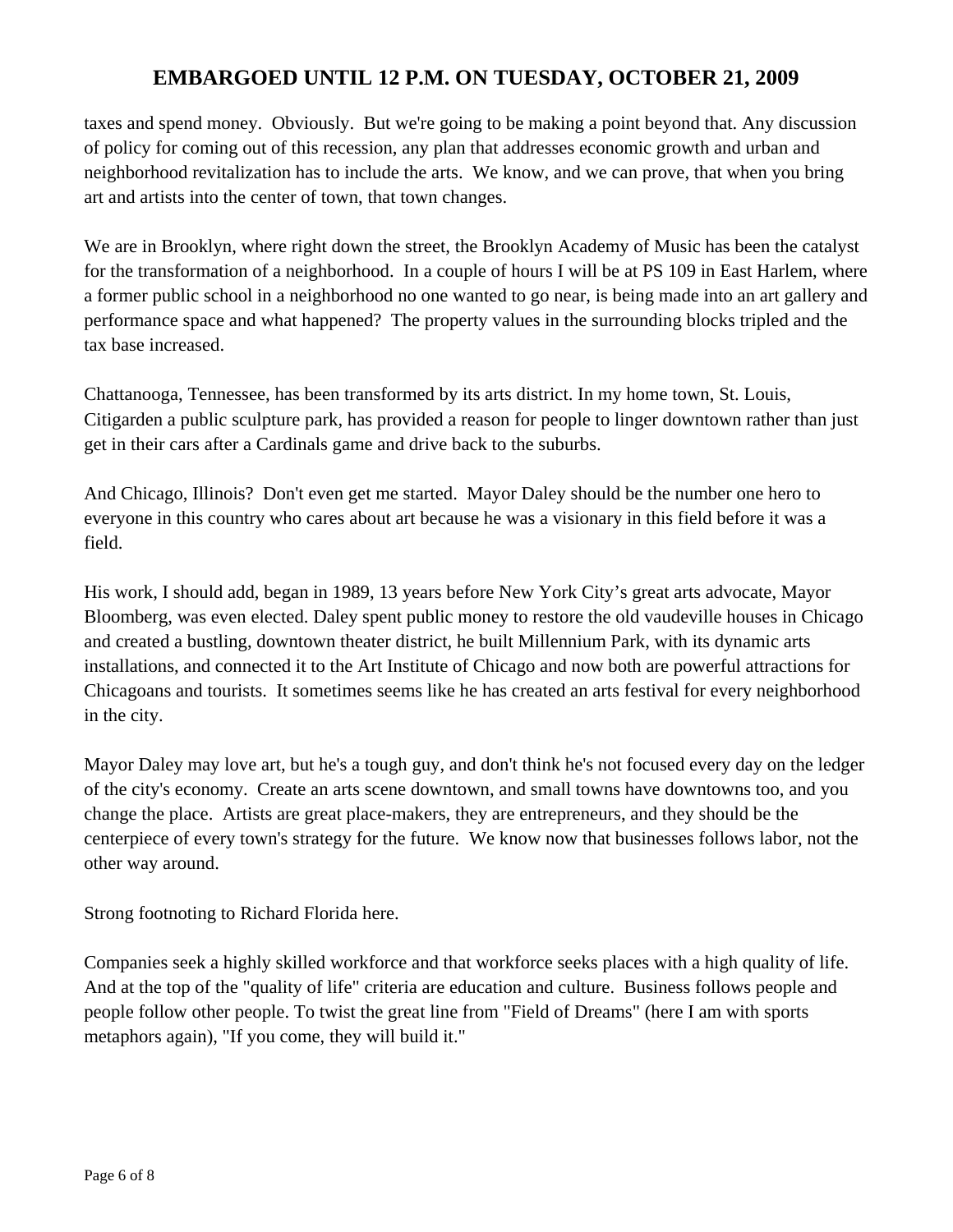Today, we are announcing that I will spend the next six months visiting neighborhoods and towns all across America, seeing and spotlighting all the ways that art works. I will visit downtown sculpture gardens, art walks along waterfronts, free public performances and exhibitions, historic building renovations, and subsidized artist work spaces and residences.

And I am going to kick off this "art works tour" with a visit to--where else?-- Peoria, Illinois on November 6. Carol Coletta, the president of CEOs for Cities will join me in talking with political, civic and arts leaders – including Kathy Chitwood, the head of the Eastlight Theatre who has invited me to see a performance of Rent – and in looking at Peoria's "warehouse district" that might just be the site of a new MASS MoCA or Marfa.

I already have trips planned to Missouri and Tennessee, and we are setting up visits to California, Idaho, Kentucky and Washington State.

I know firsthand that great art can come from the unlikeliest of places. A few years ago, I visited Eric, Oklahoma, where a museum was being dedicated to one of my idols, the great country music songwriter and singer, Roger Miller. He wrote the music for my first show, "Big River." While drivingthe 140 miles from Oklahoma city to Eric, you pass the hometowns of Sheb Wooley, one of the creators of rock and roll, the songwriter Jimmy Webb, and Garth Brooks. What is in the water there? There are certainly no music conservatories, probably precious few music teachers, no colleges, no arts centers, nothing. Just an inexplicable concentration of genius.

But we also need to hear from you. Many of you have been working hard, doing for years what we at the NEA are just starting to talk about now.

And I hope that you will tell us about it. We are opening up a page on the NEA's web site – [www.arts.gov](http://www.arts.gov/) – where each of you, and any of your colleagues can post examples and stories of how art works if your own communities. I will also be posting dispatches from the stops on my tour.

We need to compare notes, we need to get together and find where the best ideas are--in fact we are planning a gathering in the spring on art and neighborhood revitalization and we hope to have your active participation in that--but we need to do more than talk. We need to begin lasting partnerships in this arena, and there is nothing that will give Congress more confidence when appropriations time comes than showing how we--the public and private sectors--are working towards a common purpose.

And we need to start yesterday. Between the time of my nomination and confirmation I reached out to a number of important foundation leaders and my conversations with them were more than encouraging. If there is one thing I'm sure of, it's that there are great projects, some of them already teed up, that we can work on together and achieve some inspiring early successes. To borrow a line from the Artist in Chief, I'm "fired up and ready to go."